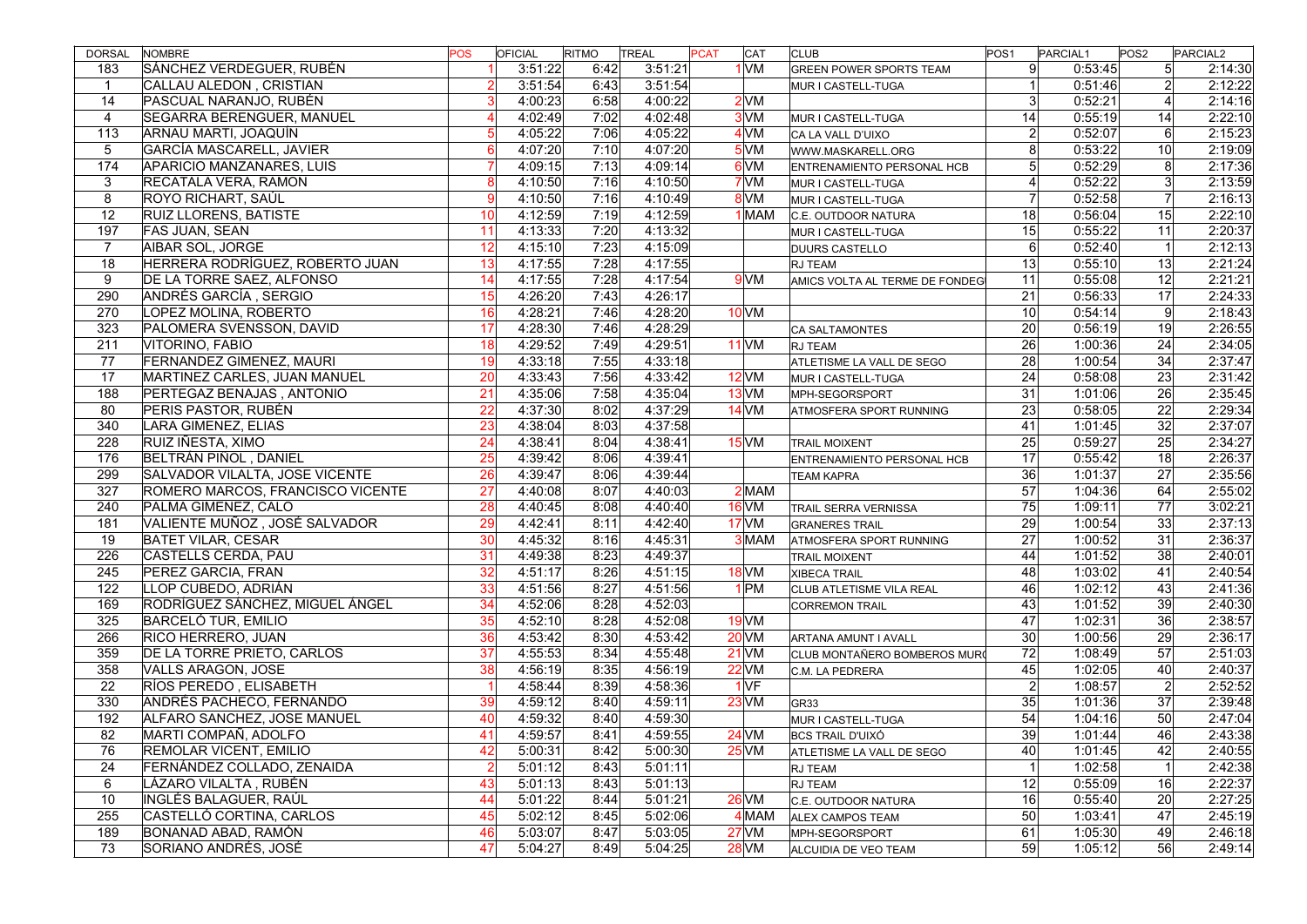| 93  | <b>HURTADO MIGUEL, JAVI</b>                                  | 48       | 5:04:58            | 8:50  | 5:04:53 |                  |       | C.A CORREORES BUÑOL              | 33                   | 1:01:11 | 28              | 2:36:14            |
|-----|--------------------------------------------------------------|----------|--------------------|-------|---------|------------------|-------|----------------------------------|----------------------|---------|-----------------|--------------------|
| 83  | <b>SORRIBES SORRIBES, ALEJANDRO</b>                          | 49       | 5:05:17            | 8:50  | 5:05:16 |                  |       | <b>BCS TRAIL D'UIXÓ</b>          | 32                   | 1:01:11 | 35              | 2:38:12            |
| 190 | ROMÁN BONETE, AARON                                          | 50       | 5:05:51            | 8:51  | 5:05:51 |                  |       | MUR I CASTELL-TUGA               | 38                   | 1:01:41 | 45              | 2:42:30            |
| 209 | <b>ZORRILLA VICO, XAVI</b>                                   | 51       | 5:06:06            | 8:52  | 5:06:00 |                  |       | RJ TEAM                          | 34                   | 1:01:29 | 44              | 2:42:28            |
| 16  | CALLAU ALEDÓN, MANUEL                                        | 52       | 5:12:51            | 9:04  | 5:12:51 |                  |       | AMICS VOLTA AL TERME DE FONDEG   | 19                   | 0:56:17 | 21              | 2:27:40            |
| 96  | LLOPIS AJADO, JAVIER                                         | 53       | 5:14:29            | 9:06  | 5:14:27 |                  |       | C.A. SALTAMONTES                 | 60                   | 1:05:29 | 51              | 2:47:18            |
| 184 | ALIQUES, JUAN JOSE                                           | 54       | 5:15:09            | 9:08  | 5:15:09 | $29$ VM          |       | KM3 XATIVA                       | 55                   | 1:04:32 | 54              | 2:47:25            |
| 191 | CLAVERIAS CASAMAYOR, JOSE MARIA                              | 55       | 5:15:29            | 9:08  | 5:15:27 | <b>30 VM</b>     |       | MUR I CASTELL-TUGA               | 58                   | 1:05:00 | 73              | 2:59:29            |
| 282 | ILLESCAS SÁNCHEZ, ALBOR                                      | 56       | 5:16:22            | 9:10  | 5:16:17 |                  |       |                                  | 67                   | 1:07:56 | 58              | 2:51:05            |
| 354 | <b>RIPOLLES BRU, RUBEN</b>                                   | 57       | 5:19:06            | 9:14  | 5:19:04 |                  |       |                                  | 56                   | 1:04:32 | 61              | 2:52:34            |
| 72  | NAVARRO DIAZ, BORJA                                          | 58       | 5:20:42            | 9:17  | 5:20:21 |                  |       | 360 TEAM                         | 116                  | 1:15:42 | 75              | 3:00:57            |
| 88  | <b>GARCIA NAVARRO, MARCOS</b>                                | 59       | 5:20:42            | 9:17  | 5:20:37 |                  |       | C.A CORREORES BUÑOL              | 42                   | 1:01:47 | 48              | 2:46:13            |
| 229 | <b>RICO SAIS, JUAN MANUEL</b>                                | 60       | 5:21:08            | 9:18  | 5:21:08 | <b>31 VM</b>     |       | <b>TRAIL MOIXENT</b>             | 53                   | 1:04:14 | 52              | 2:47:21            |
| 75  | SANCHEZ GONZALEZ, DAVID                                      | 61       | 5:21:25            | 9:19  | 5:21:24 | $32$ VM          |       | ALCUIDIA DE VEO TEAM             | 22                   | 0:57:33 | 30 <sup>1</sup> | 2:36:36            |
| 267 | AZNAR, NACHO                                                 | 62       | 5:22:35            | 9:21  | 5:22:32 | $33$ VM          |       |                                  | $\overline{77}$      | 1:09:16 | 71              | 2:58:01            |
| 301 | MINGUEZ PÉREZ, JAIME                                         | 63       | 5:22:42            | 9:21  | 5:22:21 | <b>34 VM</b>     |       | <b>ATLETISME SAGUNT</b>          | 79                   | 1:09:42 | 67              | 2:56:43            |
| 310 | PLAZAS FONT, PEDRO JAVIER                                    | 64       | 5:24:32            | 9:24  | 5:24:28 |                  |       |                                  | 64                   | 1:07:03 | 60              | 2:52:07            |
| 135 | SÁNCHEZ GALLARDO, DAVID                                      | 65       | 5:26:22            | 9:27  | 5:26:14 | <b>35 VM</b>     |       | <b>CLUB XTREM ALMENARA</b>       | 65                   | 1:07:22 | 63              | 2:54:46            |
| 86  | CIURANA SUBIELA, ALVARO                                      | 66       | 5:27:13            | 9:29  | 5:27:10 | 36 VM            |       | C. D. DE MUNTANYA I ESCALADA SUT | 89                   | 1:12:10 | 74              | 3:00:44            |
| 246 | LARA CARRIÓN, IVÁN                                           | 67       | 5:27:47            | 9:30  | 5:27:44 | $37$ VM          |       | XIBECA TRAIL                     | 76                   | 1:09:11 | 68              | 2:57:35            |
| 298 | YANES FRAGA, VICENTE                                         | 68       | 5:27:49            | 9:30  | 5:27:38 | $38$ VM          |       |                                  | 130                  | 1:17:47 | 127             | 3:24:09            |
| 193 | CALERO SANCHEZ, JUAN                                         | 69       | 5:28:47            | 9:31  | 5:28:45 | $39$ VM          |       | MUR I CASTELL-TUGA               | $\overline{37}$      | 1:01:40 | 53              | 2:47:23            |
| 212 | PENICHET GARCIA, PABLO                                       | 70       | 5:28:52            | 9:31  | 5:28:49 | $40$ VM          |       | RJ TEAM                          | 63                   | 1:05:40 | 62              | 2:54:41            |
| 67  | ANDRÉS GONZÁLEZ, JUANMA                                      | 71       | 5:32:05            | 9:37  | 5:31:54 | $41$ VM          |       | AMICS VOLTA AL TERME DE FONDEG   | 105                  | 1:14:18 | 81              | 3:03:56            |
| 164 | <b>SUAY VICENTE, JORGE</b>                                   | 72       | 5:32:06            | 9:37  | 5:32:04 | $42$ VM          |       | <b>CORREMON TRAIL</b>            | 96                   | 1:13:08 | $\overline{95}$ | 3:08:40            |
| 239 | <b>BALLESTER REIG, KIKE</b>                                  | 73       | 5:32:57            | 9:39  | 5:32:46 |                  | 5 MAM |                                  | 128                  | 1:17:47 | 76              | 3:01:05            |
| 349 | SIXTO BOMBOI, IVAN                                           | 74       | 5:36:02            | 9:44  | 5:35:51 | $43$ VM          |       | <b>TRAIL SERRA VERNISSA</b>      | 74                   | 1:09:02 | 65              | 2:56:31            |
| 251 | RUIZ ARANDA, JOSE LUIS                                       | 75       | 5:36:29            | 9:45  | 5:36:27 | <b>44 VM</b>     |       |                                  | 84                   | 1:10:50 | 88              | 3:05:45            |
| 347 | COMES GARCIA, ALBERTO                                        | 76       | 5:37:22            | 9:46  | 5:37:19 | $45$ VM          |       | <b>XIBECA TRAIL</b>              | 81                   | 1:09:59 | 92              | 3:06:35            |
| 357 | MESEGUER SORRIBES, XIMO                                      | 77       | 5:39:17            | 9:50  | 5:39:10 | 46 VM            |       |                                  | 95                   | 1:12:31 | 87              | 3:05:04            |
| 199 | CRESPO MONTIANO, RAUL                                        | 78       | 5:41:13            | 9:53  | 5:40:57 | 47 <sub>VM</sub> |       | C.M. DEMENTS                     | 122                  | 1:16:42 | 100             | 3:10:38            |
| 105 | <b>BOSCH GIMENO, JAVIER</b>                                  | 79       | 5:43:56            | 9:58  | 5:43:48 | <b>48 VM</b>     |       | <b>OBJETIVO FINISH</b>           | 108                  | 1:14:40 | 101             |                    |
| 92  | SANCHEZ MARTINEZ, MARCOS                                     | 80       | 5:44:15            | 9:58  | 5:44:10 |                  |       | C.E. OUTDOOR NATURA              | 69                   | 1:08:23 | 69              | 3:10:49<br>2:57:38 |
| 308 | <b>GARCIA VIERA, LUIS</b>                                    | 81       | 5:44:55            | 9:59  | 5:44:55 |                  | 6 MAM | C.A CORREORES BUÑOL              | 87                   | 1:11:22 | 91              | 3:06:21            |
|     |                                                              |          |                    |       |         |                  |       | CA TOBARRA                       |                      |         |                 | 3:23:38            |
| 156 | GARCÍA DE LOS ANGELES, FCO JAVIER                            | 82       | 5:44:59            | 9:59  | 5:44:41 |                  | 7 MAM | COLLA EL PAROTET                 | 168<br> 83           | 1:26:25 | 124             |                    |
| 258 | MARTINEZ JARQUE, JUAN                                        | 83<br>84 | 5:45:42            | 10:01 | 5:45:37 | $49$ VM          |       |                                  | $\overline{71}$      | 1:10:14 | 85<br>78        | 3:04:49            |
| 170 | VERGARA, ROBERTO                                             |          | 5:46:26            | 10:02 | 5:46:23 | $50$ VM          |       | <b>CORREMON TRAIL</b>            |                      | 1:08:48 |                 | 3:03:24            |
| 107 | PETRE, MARIAN                                                | 85       | 5:46:33            | 10:02 | 5:46:33 | <b>51 VM</b>     |       | C.M. DESERT AMUNT                | 86                   | 1:11:22 | 82              | 3:04:27            |
| 108 | NAVARRETE CEPEDA, MIGUEL ÁNGEL<br>SÁNCHEZ TALAMANTES, NOELIA | 86<br>3  | 5:46:34            | 10:02 | 5:46:34 |                  |       | C.M. DESERT AMUNT                | 52<br>$\overline{3}$ | 1:04:12 | 66              | 2:56:37            |
| 60  | CATALAN PRADAS, REBECA                                       |          | 5:48:17<br>5:50:08 | 10:05 | 5:48:14 | 2VF              |       | <b>CORREMON TRAIL</b>            | $\overline{8}$       | 1:10:10 | 3               | 3:04:42            |
| 26  |                                                              | 87       |                    | 10:08 | 5:50:06 | 3 <sub>VF</sub>  |       | MUR I CASTELL-TUGA               |                      | 1:17:30 | 6 <sup>1</sup>  | 3:20:59            |
| 342 | <b>STASI GATO, VICTOR</b>                                    |          | 5:50:18            | 10:09 | 5:50:11 | $52$ VM          |       |                                  | 93<br> 92            | 1:12:11 | $\overline{99}$ | 3:09:22            |
| 283 | SERRANO MARIN, ALBERTO                                       | 88       | 5:50:36            | 10:09 | 5:50:28 | <b>53 VM</b>     |       |                                  |                      | 1:12:11 | 98              | 3:09:21            |
| 89  | <b>REHUES CRIADO, ERNESTO</b>                                | 89       | 5:51:39            | 10:11 | 5:51:35 | $54$ VM          |       | C.A CORREORES BUÑOL              | 100                  | 1:13:32 | 83              | 3:04:39            |
| 90  | <b>GALARZA MUR, LUIS</b>                                     | 90       | 5:51:47            | 10:11 | 5:51:42 |                  | 8 MAM | C.A CORREORES BUÑOL              | 101                  | 1:13:34 | 84              | 3:04:41            |
| 139 | FLORÓ PARDO, SERGIO                                          | 91       | 5:52:35            | 10:13 | 5:52:31 | <b>55 VM</b>     |       | CLUB D'ESPORTS DE MUNTANYA MAT   | 51                   | 1:04:05 | 55              | 2:48:14            |
| 284 | NOVELLA MINGUEZ, VICENTE                                     |          | 5:53:05            | 10:14 | 5:52:55 |                  | VM    |                                  |                      | 1:17:51 |                 | 3:47:12            |
| 119 | DOMINGO, ROBERTO                                             | 92       | 5:55:17            | 10:17 | 5:55:01 | <b>56 VM</b>     |       | CAP I CAMES TRAIL RUNNING TEAM   | 109                  | 1:15:18 | 102             | 3:12:16            |
| 74  | FORTEA DOMÍNGUEZ, JAVIER                                     | 93       | 5:55:18            | 10:17 | 5:55:13 | 57 VM            |       | ALCUIDIA DE VEO TEAM             | 66                   | 1:07:39 | 72              | 2:58:46            |
| 118 | <b>BARREIRO ALGARRA, MIGUEL</b>                              | 94       | 5:55:20            | 10:17 | 5:55:08 | <b>58 VM</b>     |       | CAP I CAMES TRAIL RUNNING TEAM   | 111                  | 1:15:26 | 103             | 3:12:20            |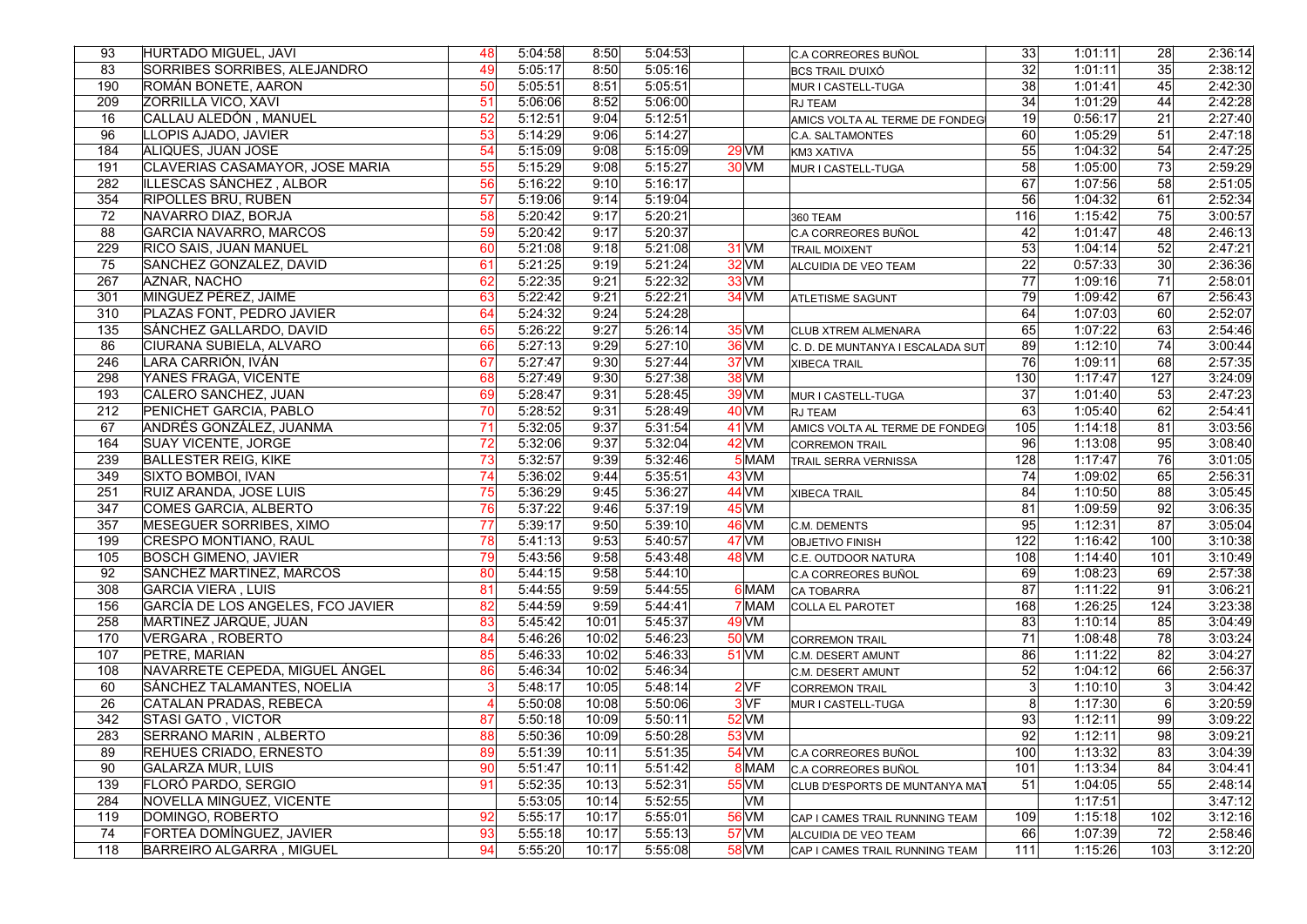| 213 | SAN LUCAS PEREZ, JOSÉ MIGUEL       | 95  | 5:56:26 | 10:19 | 5:56:23 | 59 VM            | <b>RJ TEAM</b>                  | 94              | 1:12:13 | 90              | 3:06:17 |
|-----|------------------------------------|-----|---------|-------|---------|------------------|---------------------------------|-----------------|---------|-----------------|---------|
| 214 | LUNA VEGA, LUIS                    | 96  | 5:56:58 | 10:20 | 5:56:58 | $60$ VM          | <b>RUINAS TEAM</b>              | $\overline{73}$ | 1:08:53 | $\overline{89}$ | 3:06:08 |
| 265 | MORALES VILAR, RICHARD ELOY        | 97  | 5:56:58 | 10:20 | 5:56:53 | $61$ VM          |                                 | 91              | 1:12:11 | 96              | 3:08:58 |
| 279 | BELDA MARTÍNEZ, ALBERTO            | 98  | 5:57:04 | 10:21 | 5:57:01 | $62$ VM          | LA FAMILIA                      | 80              | 1:09:50 | $\overline{93}$ | 3:06:49 |
| 71  | ARÉCHAGA IRIBARNEGARAY, JAVIER     | 99  | 5:58:50 | 10:24 | 5:58:41 | 63 VM            | 360 TEAM                        | 104             | 1:14:17 | 106             | 3:12:25 |
| 162 | PARDO ALARCON, JOAQUIN             | 100 | 5:58:51 | 10:24 | 5:58:47 | 64 <sub>VM</sub> | CORREDORES ANÓNIMOS A.V.C.      | 98              | 1:13:29 | 108             | 3:13:26 |
| 313 | ROYO HERRERO, HÉCTOR               | 101 | 5:59:06 | 10:24 | 5:59:05 | 65 VM            | CME EL CASTELLET DE LES USERES  | 62              | 1:05:39 | 70              | 2:57:44 |
| 366 | RIGOBERTO ZARAGOZA, MIGUEL         | 102 | 6:00:52 | 10:27 | 6:00:43 | 66 VM            |                                 | 139             | 1:19:57 | 113             | 3:19:27 |
| 333 | <b>HOYAS JIMENEZ, LUIS</b>         | 103 | 6:00:52 | 10:27 | 6:00:51 | 1 MBM            | C.A. A LES NOU DE GODELLA       | 115             | 1:15:39 | 118             | 3:20:56 |
| 224 | MARTINEZ SANCHIS, JOSE MANUEL      | 104 | 6:01:40 | 10:28 | 6:01:29 | 67 <sub>VM</sub> | TRAIL EL SALTO                  | 158             | 1:25:24 | 117             | 3:20:27 |
| 221 | GOIG REVERT, JOSE                  | 105 | 6:03:06 | 10:31 | 6:03:01 | 68 VM            | SOCIETAT ALZIRENYA DE MUNTANYE  | 144             | 1:20:13 | 142             | 3:28:07 |
| 70  | <b>GALLEGO SOLER, OSCAR</b>        | 106 | 6:04:19 | 10:33 | 6:04:13 | $69$ VM          | AMICS VOLTA AL TERME DE FONDEGI | 136             | 1:19:46 | 126             | 3:23:53 |
| 44  | MARTÍNEZ MARÍN, ANA                |     | 6:04:40 | 10:34 | 6:04:36 |                  | <b>XIBECA TRAIL</b>             | $\vert$         | 1:14:21 | $\vert$         | 3:16:23 |
| 295 | MARTINEZ PUCHADES, MIGUEL ÁNGEL    | 107 | 6:04:40 | 10:34 | 6:04:31 | <b>70 VM</b>     |                                 | 127             | 1:17:44 | 125             | 3:23:40 |
| 198 | CARRASCO BALANZÁ, JOSE GINES       | 108 | 6:05:18 | 10:35 | 6:05:16 | $71$ VM          | MUR I CASTELL-TUGA              | 49              | 1:03:08 | 59              | 2:52:00 |
| 320 | NAVARRO MORENO, MIGUEL             | 109 | 6:08:51 | 10:41 | 6:08:47 | $72$ VM          |                                 | 82              | 1:10:00 | 80              | 3:03:54 |
| 148 | GONZÁLEZ SANGONZALO, MARTÍN        | 110 | 6:08:58 | 10:41 | 6:08:43 | $73$ VM          | COLLA EL PAROTET                | 106             | 1:14:24 | 94              | 3:08:17 |
| 273 | CAMPS VALLS, PABLO                 | 111 | 6:09:59 | 10:43 | 6:09:47 | <b>74 VM</b>     | CD NO LIMITS TRI AND TRAIL TEAM | 138             | 1:19:50 | 111             | 3:17:55 |
| 117 | <b>AGUADO MIGUEL, JOSE</b>         | 112 | 6:11:20 | 10:45 | 6:11:04 |                  | CAP I CAMES TRAIL RUNNING TEAM  | 110             | 1:15:23 | 104             | 3:12:21 |
| 123 | GARCÍA CUENCA, JUAN JOSÉ           | 113 | 6:11:31 | 10:46 | 6:11:24 | 2MBM             | CLUB ATLETISME VILA REAL        | 103             | 1:14:10 | 105             | 3:12:22 |
| 23  | CHAVELI PERIS, ALICIA              | 6   | 6:11:31 | 10:46 | 6:11:26 | 4VF              | SOCIETAT ALZIRENYA DE MUNTANYE  | 10 <sup>1</sup> | 1:20:20 | 8 <sup>°</sup>  | 3:28:08 |
| 322 | JUAN GARCÍA, VÍCTOR MANUEL         | 114 | 6:11:41 | 10:46 | 6:11:29 |                  |                                 | 143             | 1:20:08 | 112             | 3:18:02 |
| 232 | RODRIGUEZ SARNAGO, DIEGO           | 115 | 6:13:24 | 10:49 | 6:13:12 | <b>75 VM</b>     | <b>TRAIL MORVEDRE</b>           | 155             | 1:25:00 | 150             | 3:30:24 |
| 95  | <b>AGUILAR RARO, FERNANDO</b>      | 116 | 6:15:00 | 10:52 | 6:14:50 | 9 MAM            | C.A. SALTAMONTES                | 123             | 1:16:50 | 115             | 3:20:19 |
| 28  | CAROT MARIN, SANTA                 |     | 6:15:00 | 10:52 | 6:14:48 | 5VF              | C.A. SALTAMONTES                | 6 <sup>1</sup>  | 1:16:45 | 5 <sup>1</sup>  | 3:20:16 |
| 238 | FERNANDEZ IBAÑEZ, ELOY             | 117 | 6:15:49 | 10:53 | 6:15:42 | <b>76 VM</b>     | <b>TRAIL SERRA VERNISSA</b>     | 135             | 1:19:41 | 138             | 3:26:40 |
| 109 | GONZÁLEZ, JACOB                    | 118 | 6:16:12 | 10:54 | 6:16:06 |                  | CA LA VALL D'UIXO               | 112             | 1:15:36 | 132             | 3:25:15 |
| 285 | <b>GARCIA LLANEZA, MARCO</b>       | 119 | 6:17:44 | 10:56 | 6:17:30 | $77$ VM          | C.D. NOLIMITS TRI&TRAIL TEAM    | 85              | 1:11:13 | 107             | 3:13:17 |
| 63  | MARTINEZ ANDRES, LUIS              | 120 | 6:19:06 | 10:59 | 6:19:06 | 10 MAM           | AMICS VOLTA AL TERME DE FONDEG  | 147             | 1:20:34 | 110             | 3:17:30 |
| 94  | ROCA GIRALDOS, PABLO               | 121 | 6:21:05 | 11:02 | 6:21:01 | $78$ VM          | C.A CORREORES BUÑOL             | 146             | 1:20:31 | 146             | 3:29:45 |
| 210 | PERALTA FUENTES, JORGE             | 122 | 6:22:01 | 11:04 | 6:21:57 | <b>79 VM</b>     | RJ TEAM                         | 124             | 1:16:52 | 130             | 3:24:33 |
| 264 | <b>OLMOS CORRAL, DAVID</b>         | 123 | 6:22:09 | 11:04 | 6:22:07 | 80 VM            |                                 | 68              | 1:07:59 | 79              | 3:03:46 |
| 307 | ESPAÑA PARÍS, RAFA                 | 124 | 6:22:48 | 11:05 | 6:22:33 | 81 VM            |                                 | 131             | 1:18:12 | 119             | 3:21:09 |
| 292 | RUIZ SANCHEZ, ADOLFO               | 125 | 6:23:00 | 11:06 | 6:22:58 | 3MBM             | <b>TALES TRAIL TEAM</b>         | 132             | 1:18:25 | 141             | 3:27:51 |
| 196 | TUR, FRAN                          | 126 | 6:23:12 | 11:06 | 6:22:55 | 82 VM            | MUR I CASTELL-TUGA              | 165             | 1:25:53 | 156             | 3:31:17 |
| 281 | GÓMEZ GALINDO, JOSÉ LUIS           | 127 | 6:24:06 | 11:08 | 6:24:00 | 83 VM            | MEDULA CASTELLÓ TRT / CM DEMEN  | 119             | 1:16:24 | 123             | 3:23:31 |
| 81  | PALACIOS SAEZ, JOSE                | 128 | 6:26:22 | 11:11 | 6:26:17 | 84 VM            | <b>BCS TRAIL D'UIXÓ</b>         | $\overline{70}$ | 1:08:47 | 86              | 3:05:02 |
| 338 | <b>BENITEZ PARRA, HILARIO</b>      | 129 | 6:27:26 | 11:13 | 6:27:18 | 11 MAM           |                                 | 107             | 1:14:33 | 122             | 3:22:53 |
| 360 | <b>ANTOLI DOLZ, MIGUEL</b>         | 130 | 6:28:53 | 11:16 | 6:28:42 | 12 MAM           | MARATÓ I MITJA                  | 153             | 1:24:14 | 136             | 3:25:38 |
| 91  | MARZO ZANÓN, MANOLO                | 131 | 6:28:58 | 11:16 | 6:28:53 | $85$ VM          | C.A CORREORES BUÑOL             | 145             | 1:20:29 | 129             | 3:24:21 |
| 101 | <b>ESCRIBANO MARTÍNEZ, RAFAEL</b>  | 132 | 6:29:04 | 11:16 | 6:28:59 | <b>86 VM</b>     | C.D. NEVER STOP RUNNING         | 152             | 1:23:05 | 152             | 3:30:37 |
| 225 | <b>GRANERO SABATER, JUAN RAMÓN</b> | 133 | 6:29:12 | 11:16 | 6:28:59 | 87 VM            | TRAIL EL SALTO                  | 148             | 1:20:42 | 128             | 3:24:13 |
| 352 | MARCO TORRENT, RUBÉN               | 134 | 6:29:13 | 11:16 | 6:28:51 | 88 VM            |                                 | 193             | 1:29:59 | 168             | 3:42:12 |
| 145 | <b>ESCRIVA, VICTOR</b>             | 135 | 6:31:42 | 11:21 | 6:31:26 |                  | CLUB TRIATLO GUADASSUAR         | 161             | 1:25:33 | 147             | 3:30:06 |
| 146 | <b>ESCRIVA, JULIO</b>              | 136 | 6:31:45 | 11:21 | 6:31:45 |                  | CLUB TRIATLO GUADASSUAR         | 164             | 1:25:49 | 149             | 3:30:24 |
| 58  | RAMÍREZ BLASCO, PATRICIA           | 8   | 6:32:24 | 11:22 | 6:32:11 | 1 MAF            |                                 | $\overline{5}$  | 1:16:31 | $\overline{7}$  | 3:25:06 |
| 326 | LÁZARO PLA, ROBERTO                | 137 | 6:32:24 | 11:22 | 6:32:10 | $13$ MAM         |                                 | 120             | 1:16:28 | 131             | 3:25:05 |
| 257 | ABRAMOV, PAVEL                     | 138 | 6:32:31 | 11:22 | 6:32:24 | 89 VM            |                                 | 114             | 1:15:39 | 133             | 3:25:24 |
| 39  | FONT MALLOL, PAULA                 | 9   | 6:34:13 | 11:25 | 6:34:09 |                  | MUR I CASTELL-TUGA              | 12              | 1:21:35 | 11              | 3:33:44 |
| 233 | MALNERO MARTIN, VICTOR             | 139 | 6:34:22 | 11:25 | 6:34:11 | <b>90 VM</b>     | <b>TRAIL MORVEDRE</b>           | 156             | 1:25:01 | 151             | 3:30:27 |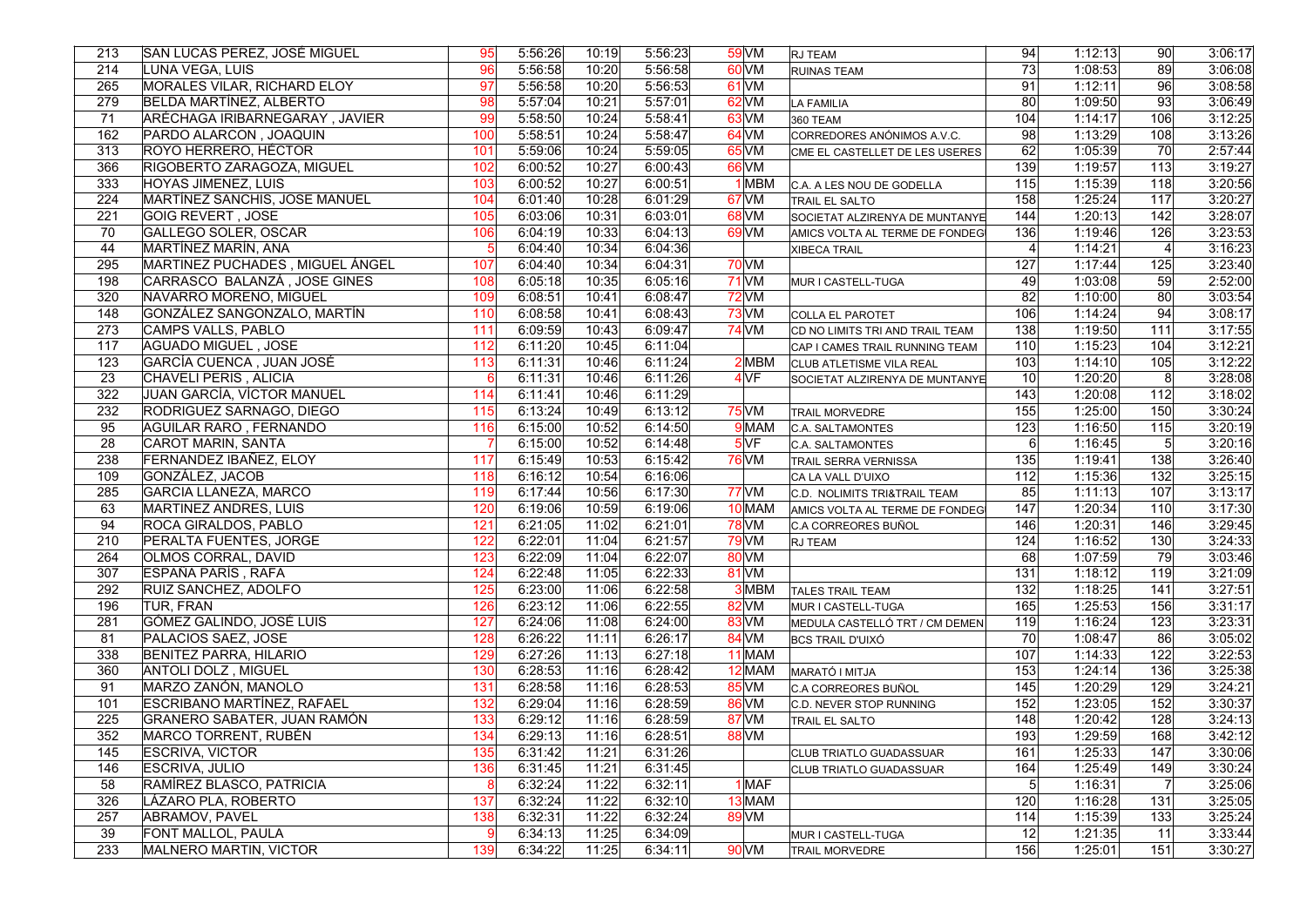| 129             | DÍAZ ACOSTA, JHON                   | 140 | 6:34:59 | 11:26 | 6:34:50 |                    | CLUB XTREM ALMENARA              | 113             | 1:15:37 | 120             | 3:21:40 |
|-----------------|-------------------------------------|-----|---------|-------|---------|--------------------|----------------------------------|-----------------|---------|-----------------|---------|
| 43              | <b>MONSONIS, PAULA</b>              | 10  | 6:35:19 | 11:27 | 6:35:17 |                    | MUR I CASTELL-TUGA               | 11              | 1:20:48 | 9               | 3:28:15 |
| 69              | LAZARO SOLDADO, JOSE                | 141 | 6:36:00 | 11:28 | 6:35:54 | $91$ VM            | AMICS VOLTA AL TERME DE FONDEG   | 78              | 1:09:33 | 97              | 3:09:12 |
| 124             | PÉREZ CUBEDO, IVÁN                  | 142 | 6:37:12 | 11:30 | 6:37:05 | $92$ VM            | CLUB ATLETISME VILA REAL         | 142             | 1:20:04 | 155             | 3:31:09 |
| 121             | LLOP AGUILAR, ANTONIO JOSE          | 143 | 6:37:13 | 11:30 | 6:37:05 | 14 MAM             | CLUB ATLETISME VILA REAL         | 140             | 1:20:02 | 154             | 3:31:06 |
| 316             | VALENZUELA MONTESINOS, JAVIER       | 144 | 6:38:09 | 11:32 | 6:37:57 | 93 VM              |                                  | -99             | 1:13:30 | 109             | 3:16:50 |
| 154             | BELTRAN MARTINEZ, DAVID             | 145 | 6:40:47 | 11:37 | 6:40:36 | 15 MAM             | COLLA EL PAROTET                 | 170             | 1:26:36 | 169             | 3:43:27 |
| 242             | MALLÉN CRESPO, BENJAMÍN             | 146 | 6:41:21 | 11:38 | 6:41:17 | 94 VM              | XIBECA TRAIL                     | 97              | 1:13:22 | 116             | 3:20:26 |
| 48              | PONS, MARTA                         | 11  | 6:43:48 | 11:42 | 6:43:31 | 6 <sub>VF</sub>    | COLLA EL PAROTET                 | 16              | 1:26:35 | 13              | 3:39:09 |
| 35              | <b>ALBALAT SANCHEZ, ENMA</b>        | 12  | 6:43:49 | 11:42 | 6:43:32 | 7VF                | KM3 XATIVA                       | 15              | 1:26:29 | 14              | 3:39:11 |
| 244             | MEZQUITA TARREGA, VICTOR            | 147 | 6:44:07 | 11:42 | 6:43:56 |                    | <b>XIBECA TRAIL</b>              | 134             | 1:19:08 | 145             | 3:28:52 |
| 68              | USO MARTIN, SILVESTRE               | 148 | 6:45:24 | 11:45 | 6:45:12 | 16 MAM             | AMICS VOLTA AL TERME DE FONDEG   | 149             | 1:21:35 | 157             | 3:31:26 |
| 120             | MARTINEZ MARTINEZ, DAVID            | 149 | 6:45:30 | 11:45 | 6:45:16 |                    | CAP I CAMES TRAIL RUNNING TEAM   | 194             | 1:30:18 | 160             | 3:35:14 |
| 163             | MARI FERRER, JAVIER                 | 150 | 6:45:36 | 11:45 | 6:45:33 | 17 MAM             | CORREDORES ANÓNIMOS A.V.C.       | 102             | 1:13:58 | 137             | 3:25:41 |
| 263             | PORCAR RODADO, JOAN                 | 151 | 6:45:52 | 11:45 | 6:45:45 | $95$ VM            |                                  | 117             | 1:15:48 | 134             | 3:25:24 |
| 115             | HURTADO VENDRELL, RAÜL              | 152 | 6:46:09 | 11:46 | 6:45:51 | 96 VM              | CAMA ALGEMESÍ                    | 178             | 1:28:00 | 161             | 3:37:09 |
| 269             | CARRA ROIG, EDUARDO                 | 153 | 6:46:26 | 11:46 | 6:46:10 | $97$ VM            | PATERNA RUNNERS CLUB             | 192             | 1:29:57 | 184             | 3:48:45 |
| 29              | RODRIGUEZ PELAEZ, RAQUEL            | 13  | 6:49:55 | 11:52 | 6:49:32 | 8 <sub>VF</sub>    | <b>TORTIGUITAS TRAIL RUNNING</b> | $\overline{20}$ | 1:31:08 | 17              | 3:48:52 |
| 150             | NADAL GOMEZ, PACO                   | 154 | 6:49:57 | 11:52 | 6:49:42 | 18 MAM             | COLLA EL PAROTET                 | 171             | 1:26:39 | 165             | 3:39:03 |
| 203             | SÁNCHEZ FERNÁNDEZ, FRANCISCO JAVIER | 155 | 6:50:18 | 11:53 | 6:49:57 | 19 MAM             | <b>POLSSEGUEROS TRAIL TEAM</b>   | 150             | 1:22:16 | 143             | 3:28:39 |
| 343             | MARTINEZ ESCOTO, PEDRO              | 156 | 6:51:25 | 11:55 | 6:51:03 | 20 MAM             |                                  | 190             | 1:29:52 | 174             | 3:47:28 |
| 276             | CERECEDA SEGARRA, CARLOS            | 157 | 6:52:10 | 11:56 | 6:52:03 |                    |                                  | 129             | 1:17:47 | 144             | 3:28:42 |
| 315             | SENENT RODRIGUEZ, JOSE ANTONIO      | 158 | 6:54:50 | 12:01 | 6:54:38 | 98 VM              |                                  | 167             | 1:26:14 | 166             | 3:39:39 |
| 126             | MONTESINOS ROIG, JORGE              | 159 | 6:56:58 | 12:05 | 6:56:48 | $99$ VM            | <b>CLUB XTREM ALMENARA</b>       | 126             | 1:17:33 | 153             | 3:30:49 |
| 130             | <b>GABALDA BUESO, EVELIO</b>        | 160 | 6:57:01 | 12:05 | 6:56:50 | 100 <sub>VM</sub>  | <b>CLUB XTREM ALMENARA</b>       | 125             | 1:17:30 | 139             | 3:26:45 |
| 62              | FERRANDO BELTRÁN, MÓNICA            | 14  | 6:57:07 | 12:05 | 6:57:03 | $9V$ F             |                                  | $\overline{7}$  | 1:17:23 | 12              | 3:37:07 |
| 172             | COMPAÑ GARCÍA, VÍCTOR               | 161 | 6:57:20 | 12:05 | 6:57:12 |                    | ELEGIDOS SIERRA DE CHIVA         | 141             | 1:20:02 | 158             | 3:32:57 |
| $\overline{25}$ | PHIPPS, REBECCA ANN                 | 15  | 6:58:11 | 12:07 | 6:58:07 | 2 MAF              | <b>ATLETISME SAGUNT</b>          | 9               | 1:17:43 | 10 <sup>1</sup> | 3:32:38 |
| 42              | FERNÁNDEZ GÍMENEZ, MARÍA            | 16  | 6:58:33 | 12:07 | 6:58:19 |                    | ATLETISME LA VALL DE SEGO        | 17              | 1:27:08 | 15              | 3:43:21 |
| 78              | ALBELDA AHULLANA, ANTONIO           | 162 | 6:58:35 | 12:07 | 6:58:35 |                    | ATLETISME LA VALL DE SEGO        | 174             | 1:27:21 | 167             | 3:40:41 |
| 112             | MUÑOZ ROMERO, CARLOS CESAR          | 163 | 6:58:51 | 12:08 | 6:58:51 | 21 MAM             | CA LA VALL D'UIXO                | 88              | 1:11:25 | 114             | 3:20:08 |
| 206             | <b>GURILLO VIDA, ANTONIO</b>        | 164 | 7:00:49 | 12:11 | 7:00:31 | $101$ VM           | POLSSEGUEROS TRAIL TEAM          | 137             | 1:19:50 | 135             | 3:25:32 |
| 168             | ALONSO SÁNCHEZ, JORGE               | 165 | 7:00:54 | 12:12 | 7:00:52 | 102 VM             | <b>CORREMON TRAIL</b>            | 118             | 1:15:53 | 164             | 3:38:53 |
| 275             | HOYO, PABLO                         | 166 | 7:03:42 | 12:16 | 7:03:35 |                    |                                  | 163             | 1:25:41 | 162             | 3:38:17 |
| 356             | FERNÁNDEZ GUILLEN, FELIPE           | 167 | 7:04:20 | 12:17 | 7:04:11 | $103$ VM           |                                  | 154             | 1:24:20 | 163             | 3:38:29 |
| 344             | HERRERO MARTINEZ, BENJAMIN          | 168 | 7:06:34 | 12:21 | 7:06:13 | $104$ VM           |                                  | 196             | 1:31:08 | 188             | 3:48:52 |
| 208             | GALERA FERNÁNDEZ, JUAN ANTONIO      | 169 | 7:06:42 | 12:22 | 7:06:22 | 22 MAM             | POLSSEGUEROS TRAIL TEAM          | 198             | 1:31:09 | 187             | 3:48:52 |
| 317             | ROBLEDO CARBONELL, JOAN             | 170 | 7:07:30 | 12:23 | 7:07:11 | $105$ VM           |                                  | 186             | 1:29:35 | 173             | 3:45:43 |
| 147             | <b>FUERTES GIMENO, DANIEL</b>       | 171 | 7:08:33 | 12:25 | 7:08:16 | 23 MAM             | CLUB TRIATLO GUADASSUAR          | 159             | 1:25:30 | 148             | 3:30:07 |
| 272             | MARRAMA REBOLLAR, VICENTE           | 172 | 7:11:40 | 12:30 | 7:11:35 |                    |                                  | 185             | 1:29:18 | 190             | 3:50:45 |
| 201             | <b>BOLINCHES SANCHEZ, VICENTE</b>   | 173 | 7:13:21 | 12:33 | 7:13:07 | 106 VM             | <b>OBJETIVO FINISH</b>           | 175             | 1:27:25 | 191             | 3:51:27 |
| 36              | <b>VICENTE SANCHEZ, SONIA</b>       | 17  | 7:13:22 | 12:33 | 7:13:09 | $10$ <sub>VF</sub> | <b>OBJETIVO FINISH</b>           | 18              | 1:27:12 | 18              | 3:51:18 |
| 353             | OSTOS LOPEZ, FRANCISCO              | 174 | 7:14:39 | 12:35 | 7:14:27 | <b>107 VM</b>      |                                  | 189             | 1:29:49 | 176             | 3:48:02 |
| 351             | PACHECO OSTOS, JAVIER               | 175 | 7:14:39 | 12:35 | 7:14:26 | <b>108 VM</b>      |                                  | 191             | 1:29:52 | 177             | 3:48:06 |
| 157             | BENET GOMEZ-LOBO, JAVIER            | 176 | 7:14:48 | 12:36 | 7:14:33 |                    | COLLA EL PAROTET                 | 172             | 1:26:39 | 178             | 3:48:14 |
| 116             | BARBERÀ CERVERÓ, VICENT             | 177 | 7:15:07 | 12:36 | 7:14:48 | 4 MBM              | CAMA ALGEMESÍ                    | 197             | 1:31:09 | 199             | 3:58:51 |
| 158             | MARIN BRANCION, PEDRO FELIX         | 178 | 7:15:42 | 12:37 | 7:15:23 | 109 <sub>VM</sub>  | COLLA EL PAROTET                 | 195             | 1:31:03 | 180             | 3:48:19 |
| 142             | ARIAS CONEJO, ANTONIO               | 179 | 7:21:12 | 12:47 | 7:21:05 | 5 MBM              | CLUB MONTAÑA PEÑA HIMALAYA       | 121             | 1:16:33 | 121             | 3:21:56 |
| 309             | SALVADOR VILALTA, DAVID             | 180 | 7:22:07 | 12:48 | 7:21:55 | 110 <sub>VM</sub>  | C.D. MONTAÑA Y ESC. MONDRAGO CI  | 201             | 1:31:36 | 206             | 4:25:52 |
| 306             | ARBONA CAMPOS, JOSE MANUEL          | 181 | 7:22:08 | 12:48 | 7:21:49 | $111$ VM           |                                  | 176             | 1:27:41 | 182             | 3:48:21 |